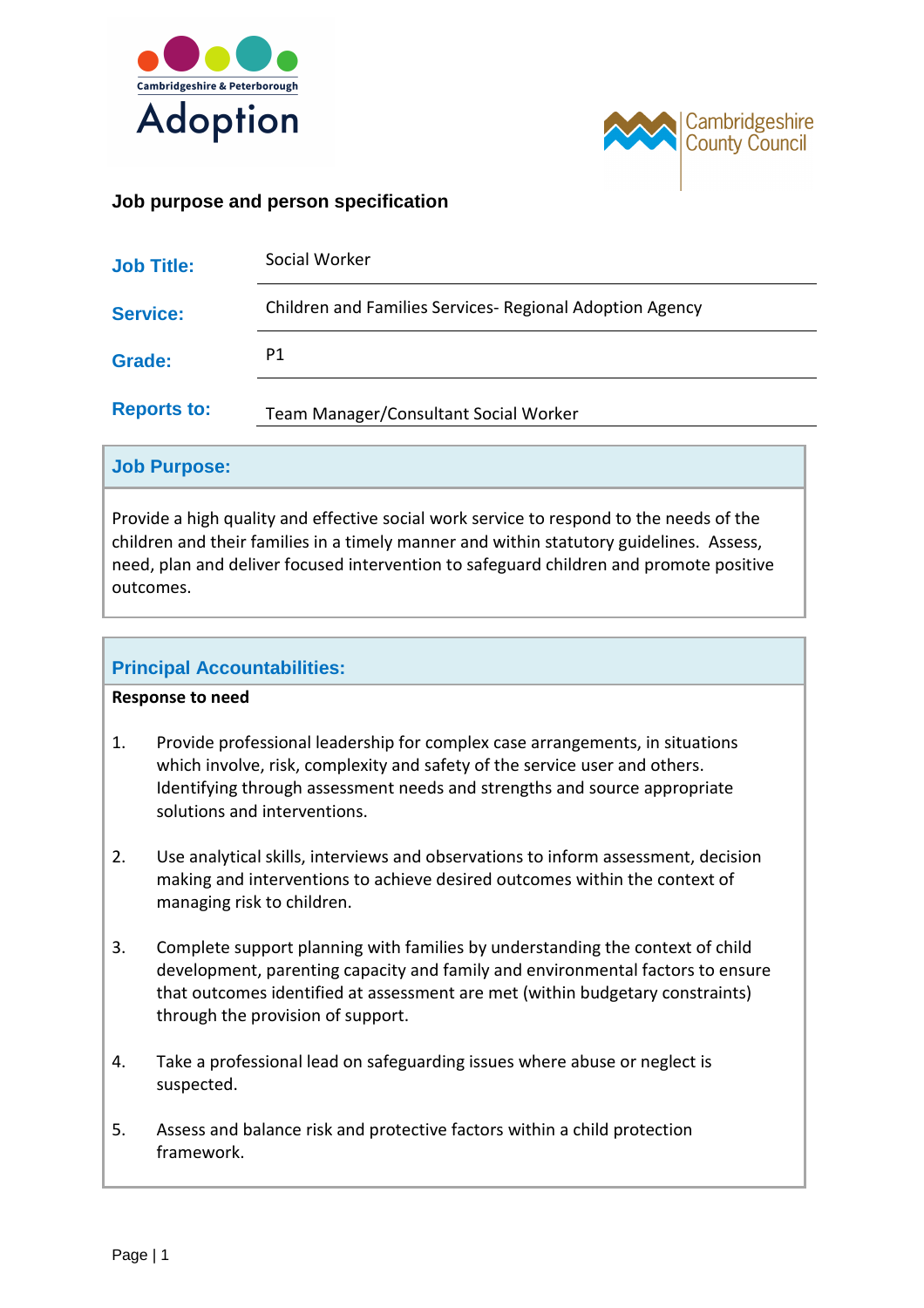- 6. To provide more specialist social work practice skills and knowledge to make independent decisions and support situations in which risk, ambiguity or complexity is greatest.
- 7. To ensure legislation is adhered to and challenge decisions where appropriate.
- 8. To act as the lead professional and ensure all matters in respect of child protection are dealt with promptly, effectively and in line with the child protection procedures and escalated as necessary.
- 9. To provide written and verbal child protection plans where appropriate along with reports appropriate for courts and other legal purposes, which are concise, informative and based on complex evidence to support problem solving and resolution.
- 10. Assess and manage risk, knowing how to intervene proportionately and ensuring people are protected from harm, whilst protecting their human rights.
- 11. Undertake a Navigator role within the MASH on a rotational basis and work as part of a dynamic multi-agency integrated team

#### **Partnership Working**

- 12. Represent Cambridgeshire County Council at a community level and by working jointly with key partner agencies to enable independence and source appropriate solutions for children and families
- 13. To contribute to the development of integrated services and policy and to promote new ways of developing service user care, taking account of resource constraints and national initiatives.
- 14. Share information about children with other agencies in order to safeguard them and promote their welfare as appropriate

#### **Professional Development**

- 15. Maintain and update knowledge regarding social policy and social work practice and be fully informed of organisational policy and procedures and relevant legislation.
- 16. To take a key role in promoting and developing service user empowerment, and recognise diversity and anti-discriminatory practice in all professional practice.
- 17. To take responsibility for own professional development and record CPD
- 18. Share knowledge and expertise with peers to support the development of a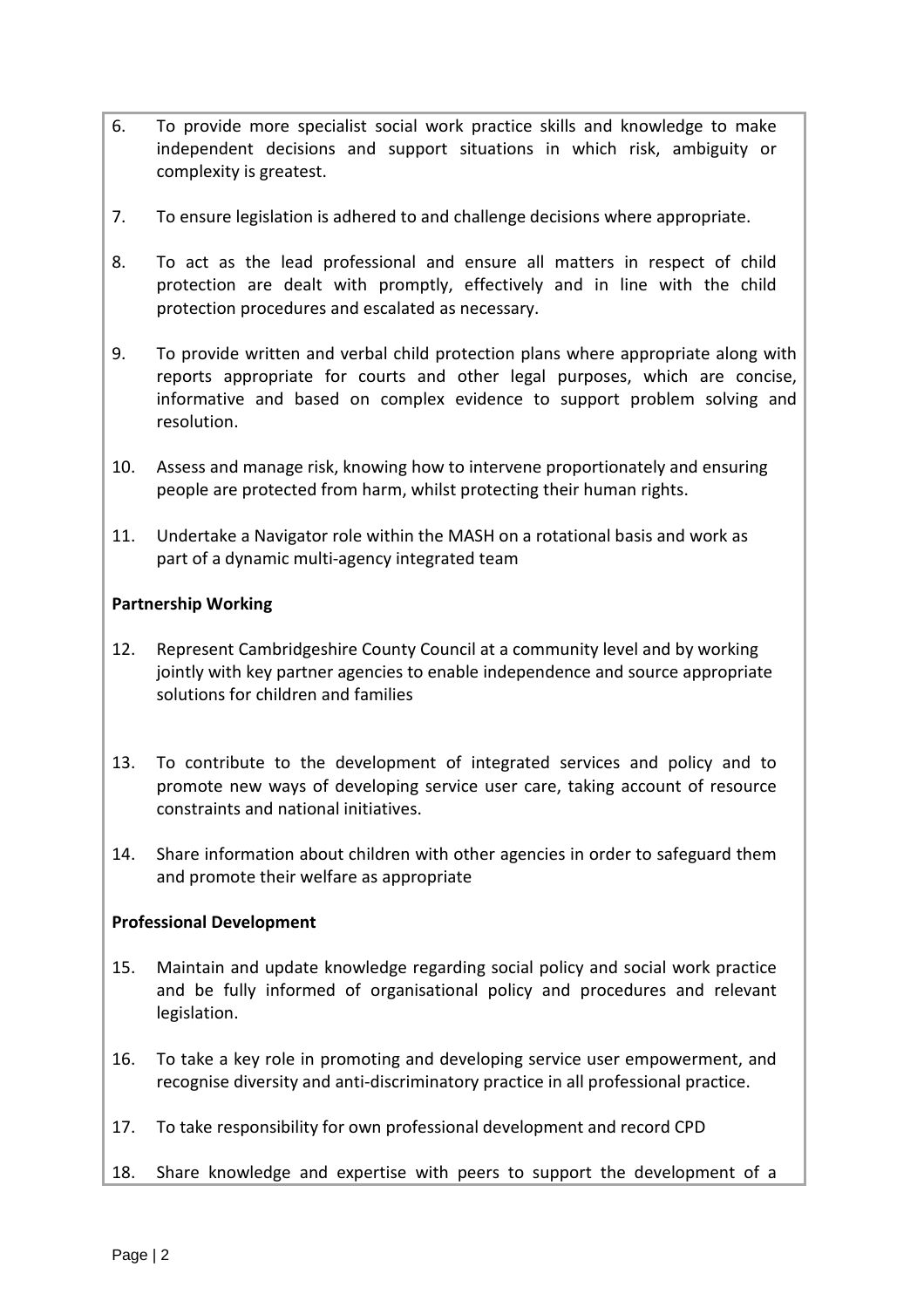confident and skilled workforce.

### **Professional Values, Behaviours and Standards**

- 19. Carry out duties in a timely and responsive manner, in line with HCPC Standards, the Professional Capability Framework and CCC's behaviours – working together, integrity, respect, excellence.
- 20. Keep and maintain accurate service user records, in line with professional requirements and departmental recording methods.
- 21. Is an ambassador for the profession internally and externally

# **Job Knowledge, Skills & Experience:**

#### **Minimum levels of qualifications and/or equivalent experience required for this job**

| <b>Qualifications Required</b>              | <b>Subject</b>                                                                                                              | <b>Essential</b> /<br>desirable |
|---------------------------------------------|-----------------------------------------------------------------------------------------------------------------------------|---------------------------------|
| Degree level qualification - Social<br>Care | Recognised Social Worker qualification<br>Relevant specialist post qualifying and<br>or post graduate training              | Essential                       |
|                                             | <b>Current HCPC registration</b>                                                                                            | Essential                       |
|                                             | Actively undertake a specialist role eg<br>Practice Educator or AMHP or<br>agreement to undertake within the<br>first year. | Essential                       |
|                                             | Approved Mental Health Practitioner                                                                                         | Desirable                       |
|                                             | Best Interest Assessor (BIA)                                                                                                | Desirable                       |

**Minimum levels of knowledge, skills and experience required for this job**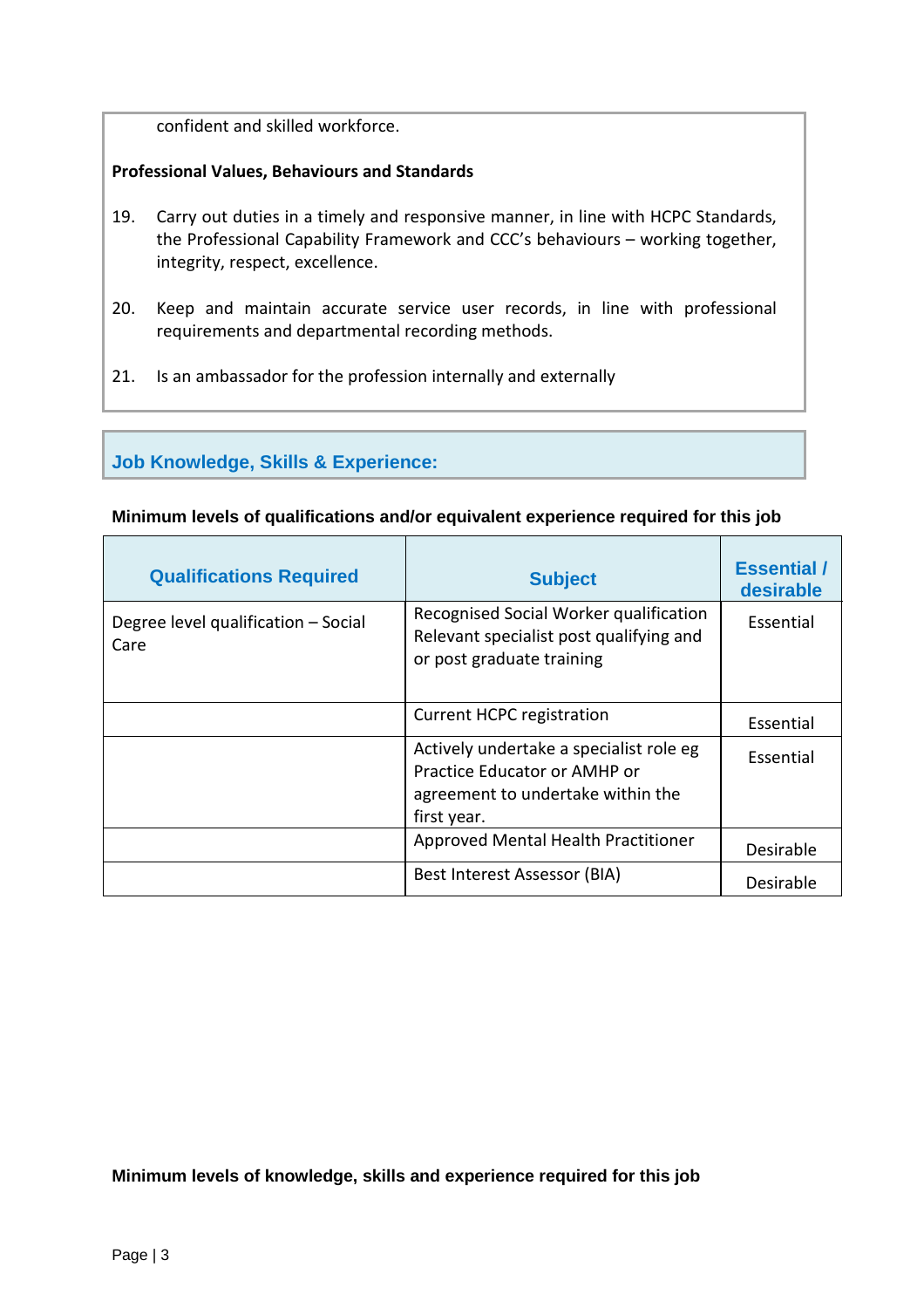| <b>Knowledge &amp;</b><br>understanding | <b>Describe</b>                                                 | <b>Essential</b> /<br>describe |
|-----------------------------------------|-----------------------------------------------------------------|--------------------------------|
|                                         | Proven knowledge, experience and understanding of child         | Essential                      |
|                                         | development, parenting capacity, environmental factors and risk |                                |
|                                         | and protective factors.                                         |                                |
|                                         | Proven previous experience of summarising, analysing and        | Essential                      |
|                                         | evaluating complex information                                  |                                |
|                                         | Experience of social work with families                         | Essential                      |
|                                         | Knowledge of relevant safeguarding legislation, statutory       | Essential                      |
|                                         | guidance and procedures.                                        |                                |
|                                         | Knowledge of key children's agencies                            | Essential                      |
|                                         | Knowledge and awareness of issues relating to communities       | Essential                      |
|                                         | from different racial and cultural backgrounds and Equal        |                                |
|                                         | Opportunities                                                   |                                |
|                                         | Experience of identifying and assessing need, formulating and   | Essential                      |
|                                         | implementing effective social work intervention.                |                                |

| <b>Skills</b> | <b>Describe</b> | <b>Essential</b><br>desirable |
|---------------|-----------------|-------------------------------|
|---------------|-----------------|-------------------------------|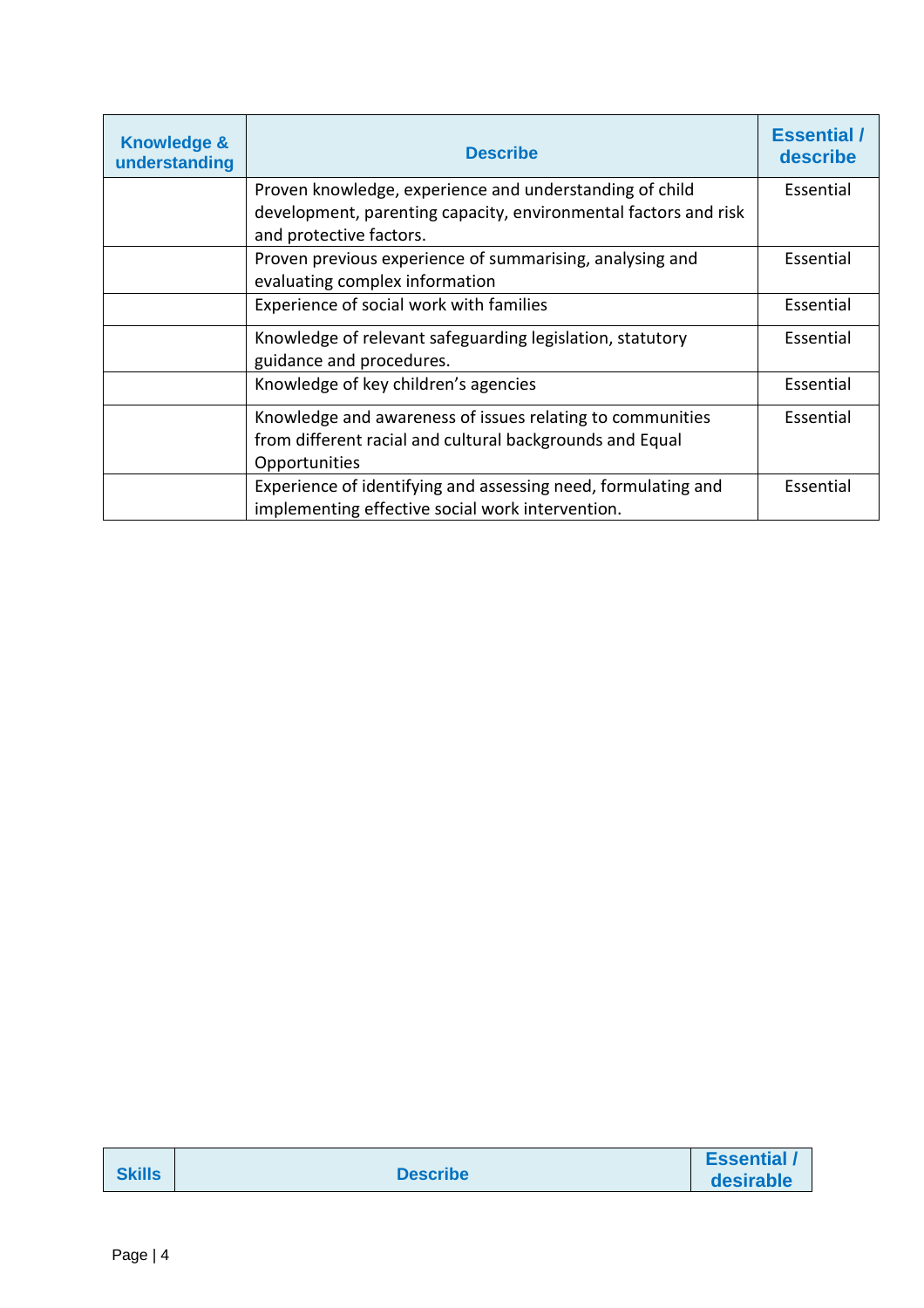| Ability to write concise reports and have excellent verbal              | Essential |
|-------------------------------------------------------------------------|-----------|
| communication skills                                                    |           |
| Ability to create a rapport and build relationships with                | Essential |
| children/young people and their families                                |           |
| Ability to prioritise tasks, manage own workload and be                 | Essential |
| accountable for case work                                               |           |
| Able to work with a person centred, strengths based approach            | Essential |
| Ability to operate in a fast pace, changing environment                 | Essential |
| Ability to actively support and promote Equal Opportunities             | Essential |
| To be able to thrive in a complex and demanding environment             | Essential |
| Excellent communication and negotiation skills including the            | Essential |
| ability to deal with complex issues in a sensitive and appropriate      |           |
| manner.                                                                 |           |
| Ability to formulate and implement effective social work                | Essential |
| interventions focused on outcomes                                       |           |
| Ability to lead and direct team members regarding professional          | Essential |
| practice and social work interventions                                  |           |
| Excellent IT skills and ability to use a variety of IT devices, systems | Essential |
| and databases.                                                          |           |
| Ability to work from a variety of locations and travel countywide.      | Essential |

| <b>Exerience</b> |  |
|------------------|--|
|                  |  |